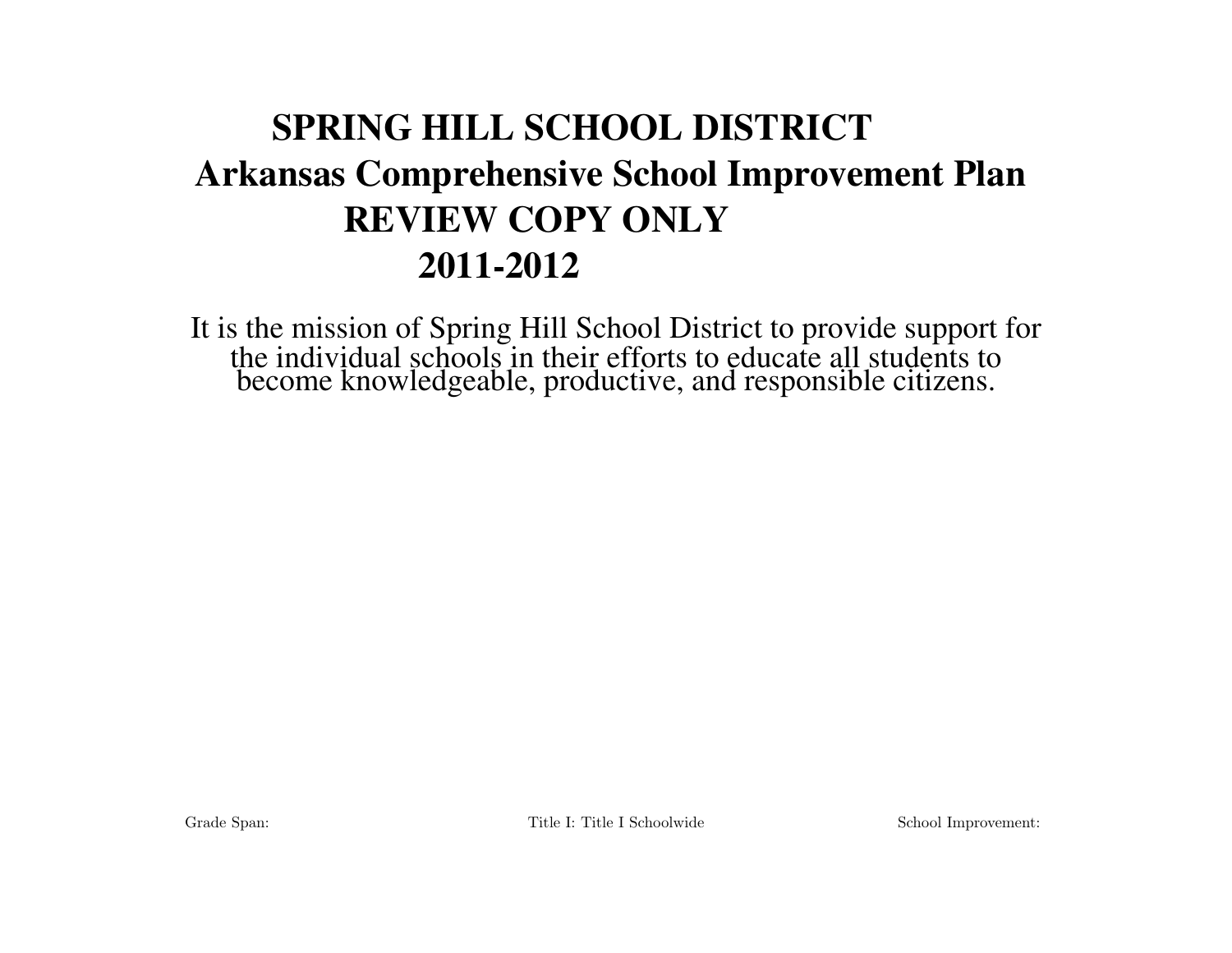#### Contents

|     | 1 Priority 1: Administrative Support                                                                                                                                                                                                                                               |  |
|-----|------------------------------------------------------------------------------------------------------------------------------------------------------------------------------------------------------------------------------------------------------------------------------------|--|
|     | Goal: To provide necessary administrative services for students, school personnel, and parents of Spring Hill School district to improve                                                                                                                                           |  |
|     | 2 Priority 2: Wellness                                                                                                                                                                                                                                                             |  |
| 2.1 | Goal: Spring Hill School district will encourage students to make healthy lifestye choices by implementing strategies to decrease BMI<br>scores and raise awareness of all stakeholders of the school community in support of healthy living. $\ldots \ldots \ldots \ldots \ldots$ |  |
|     | A School Improvement Planning Team                                                                                                                                                                                                                                                 |  |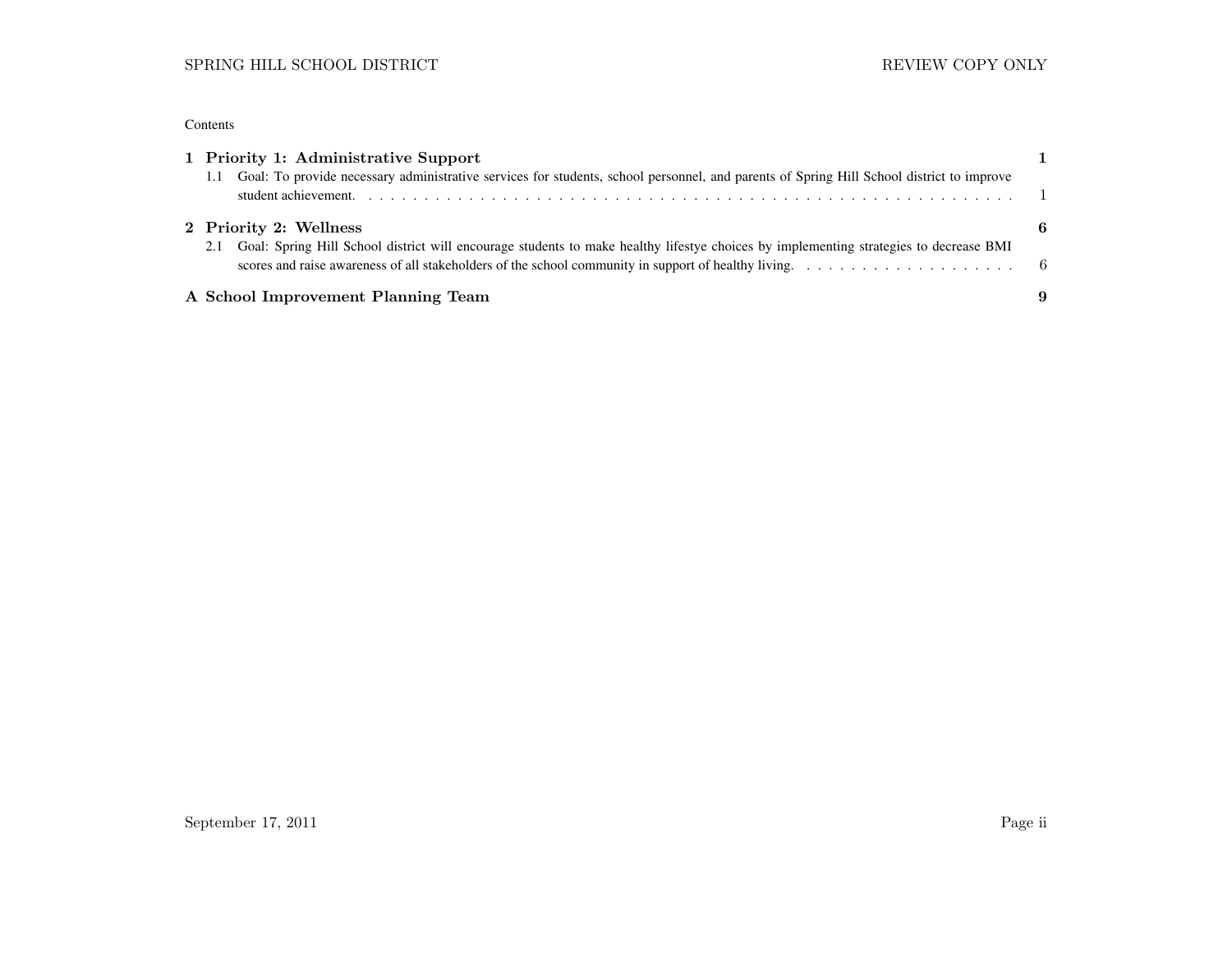- 1 Priority 1: To provide administrative support for student achievement in mathematics and literacy.
- 1.1 Goal: To provide necessary administrative services for students, school personnel, and parents of Spring Hill School district to improve student achievement.

Benchmark: Anually, the Combined Population and all subgroups will continue to increase students scoring proficient in mathematics and literacy to exceed the 2011-12 AYP performance levels.

Intervention Provide administrative support and other services to enhance achievement in literacy and mathematics for all students through the use of federal, state, and local funds.

| <b>Scientific Based Research</b>                                                                                                      |
|---------------------------------------------------------------------------------------------------------------------------------------|
| Making a Future for the Adolescent through Literacy, Family, School, and Community. Maurine V. Richardon, Mary Kathleen Sacks. Family |
| Literacy: From Theory to Practice, 2003.                                                                                              |

| Actions                                                                     | Person Responsible | Timeline          | Resources                   | Source of Funds           |             |
|-----------------------------------------------------------------------------|--------------------|-------------------|-----------------------------|---------------------------|-------------|
| To provide funds to assist homeless/welfare students when an emergency      | Angie Raney        | Start: 07/01/2011 | <b>Administrative Staff</b> | Title I                   |             |
| arises (medical, dental, clothing needs, school supplies, etc.) to purchase |                    | End: 06/30/2012   | Central Office              | Materials & Supplies:     | \$2,000.00  |
| items needed which cannot be obtained from other agencies or organizations. |                    |                   | <b>District Staff</b>       | <b>ACTION BUDGET:</b>     | \$2,000.00  |
| The district will set aside funds as required by the McKinney-Vento Act.    |                    |                   | <b>Outside Consultants</b>  |                           |             |
| Action Type: Equity                                                         |                    |                   | <b>Teachers</b>             |                           |             |
| NSLA funds (State-281) will be used to support salaries above state         | Dickie Williams    | Start: 07/01/2011 | <b>Administrative Staff</b> | NSLA (State-281)          |             |
| minimums, to exceed standards by funding a computer lab manager (.93)       |                    | End: 06/30/2012   | Computers                   | <b>Employee Benefits:</b> | \$9,951.86  |
| FTE), a paraprofessional (1.0 FTE) and an additional counselor (.86 FTE).   |                    |                   | <b>District Staff</b>       | NSLA (State-281)          |             |
| Action Type: Collaboration                                                  |                    |                   | <b>Outside Consultants</b>  | <b>Employee Salaries:</b> | \$45,966.96 |
| Action Type: Equity                                                         |                    |                   | Performance Assessments     | <b>ACTION BUDGET:</b>     | \$55,918.82 |
|                                                                             |                    |                   | Teachers                    |                           |             |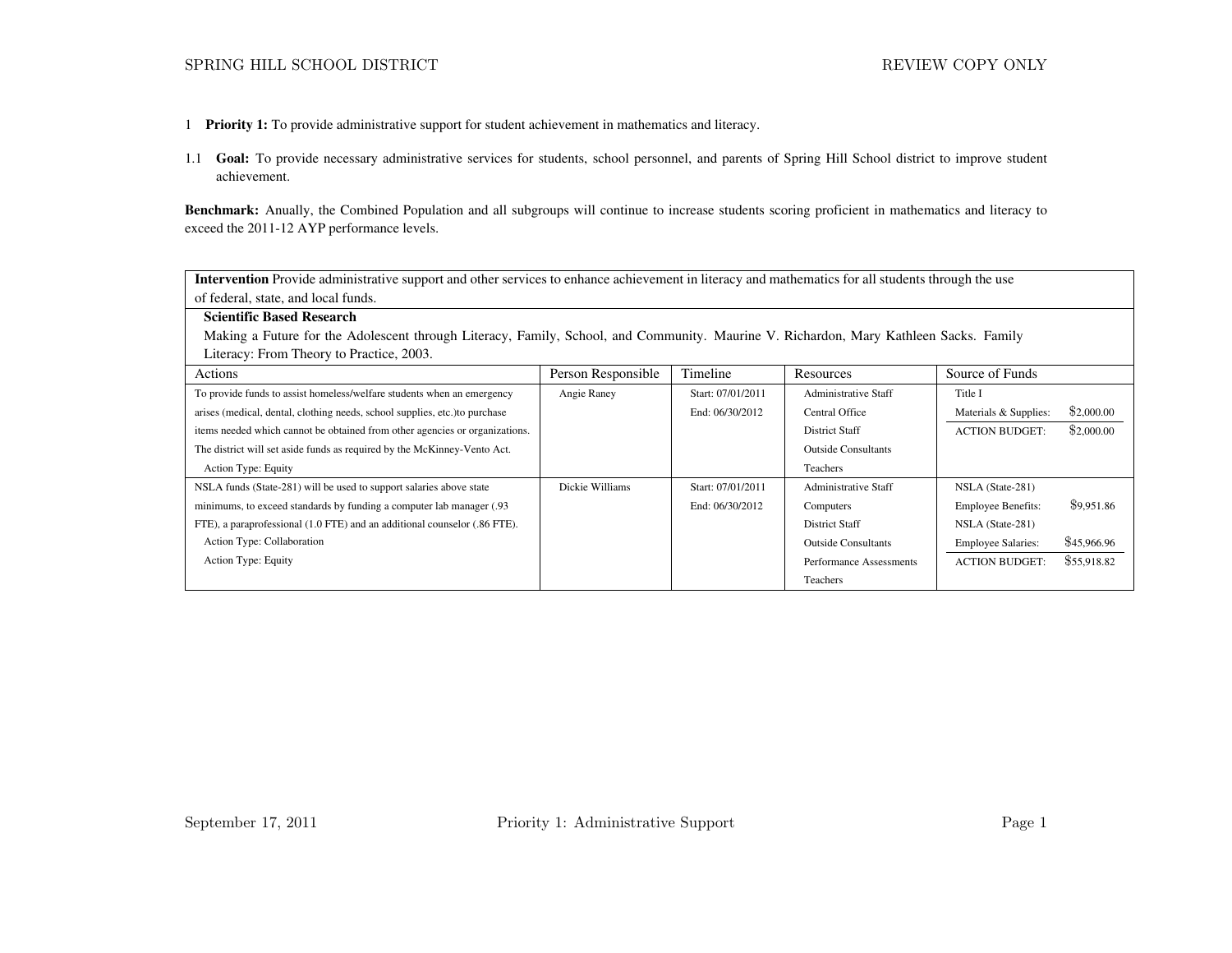| <b>Intervention</b> Provide administrative support and other services to enhance achievement in literacy and mathematics for all students through the use |                    |                   |                             |                            |             |  |
|-----------------------------------------------------------------------------------------------------------------------------------------------------------|--------------------|-------------------|-----------------------------|----------------------------|-------------|--|
| of federal, state, and local funds.                                                                                                                       |                    |                   |                             |                            |             |  |
| Actions                                                                                                                                                   | Person Responsible | Timeline          | Resources                   | Source of Funds            |             |  |
| A committee of teachers, administrators, and classified staff reviewed student                                                                            | Dickie Williams    | Start: 07/01/2011 | <b>Administrative Staff</b> | PD (State-223)             |             |  |
| achievement data. Based on the results, the committee developed a district                                                                                |                    | End: 06/30/2012   | Central Office              | <b>Purchased Services:</b> | \$21,245.00 |  |
| professional development plan. Professional development activities to                                                                                     |                    |                   | <b>District Staff</b>       | PD (State-223)             |             |  |
| enhance literacy and math scores are a priority for teacher professional                                                                                  |                    |                   | <b>Outside Consultants</b>  | <b>Employee Benefits:</b>  | \$545.00    |  |
| development. Funds will be available for professional development activities                                                                              |                    |                   | Performance Assessments     | PD (State-223)             |             |  |
| to enhance knowledge and skills of both certified and classified employees.                                                                               |                    |                   | Teachers                    | <b>Employee Salaries:</b>  | \$2,500.00  |  |
| Professional development for science teachers in Benchmark testing is also a                                                                              |                    |                   |                             | <b>ACTION BUDGET:</b>      | \$24,290.00 |  |
| priority. Funds will be used for conferences, workshops, institutes, distance                                                                             |                    |                   |                             |                            |             |  |
| learning, district/school programs, lodging, travel and meals. A stipend of                                                                               |                    |                   |                             |                            |             |  |
| \$100.00 will be paid K-8 teachers for common core training that is above the                                                                             |                    |                   |                             |                            |             |  |
| 60 required hours (2 day maximum). Training will be aligned with the                                                                                      |                    |                   |                             |                            |             |  |
| requirements of the Arkansas Department of Education rules and regulations.                                                                               |                    |                   |                             |                            |             |  |
| After new test scores are received, the committee will evaluate test data to                                                                              |                    |                   |                             |                            |             |  |
| decide if the professional development was successful. Any needed changes                                                                                 |                    |                   |                             |                            |             |  |
| or adjustments will be made.                                                                                                                              |                    |                   |                             |                            |             |  |
| Action Type: Alignment                                                                                                                                    |                    |                   |                             |                            |             |  |
| Action Type: Collaboration                                                                                                                                |                    |                   |                             |                            |             |  |
| Action Type: Professional Development                                                                                                                     |                    |                   |                             |                            |             |  |
| Action Type: Program Evaluation                                                                                                                           |                    |                   |                             |                            |             |  |
| Title I funds will be used to support a district professional development plan                                                                            | Dickie Williams    | Start: 07/01/2011 | <b>Administrative Staff</b> | Title I                    |             |  |
| with emphasis on literacy and math. Funds will be used for conferences,                                                                                   |                    | End: 06/30/2012   | <b>District Staff</b>       | <b>Purchased Services:</b> | \$2,075.70  |  |
| workshops, travel, lodging and meals connected to district professional                                                                                   |                    |                   | <b>Outside Consultants</b>  | <b>ACTION BUDGET:</b>      | \$2,075.70  |  |
| development. Student data will be reviewed to determine the effectiveness of                                                                              |                    |                   | Performance Assessments     |                            |             |  |
| the professional development activities. These funds will only be used for                                                                                |                    |                   | Teachers                    |                            |             |  |
| activities that are above and beyond the required 60 hours of professional                                                                                |                    |                   |                             |                            |             |  |
| development.                                                                                                                                              |                    |                   |                             |                            |             |  |
| Action Type: Alignment                                                                                                                                    |                    |                   |                             |                            |             |  |
| Action Type: Professional Development                                                                                                                     |                    |                   |                             |                            |             |  |
| Action Type: Program Evaluation                                                                                                                           |                    |                   |                             |                            |             |  |

Intervention Provide administrative support and other services to enhance achievement in literacy and mathematics for all students through the use

September 17, 2011 Priority 1: Administrative Support Page 2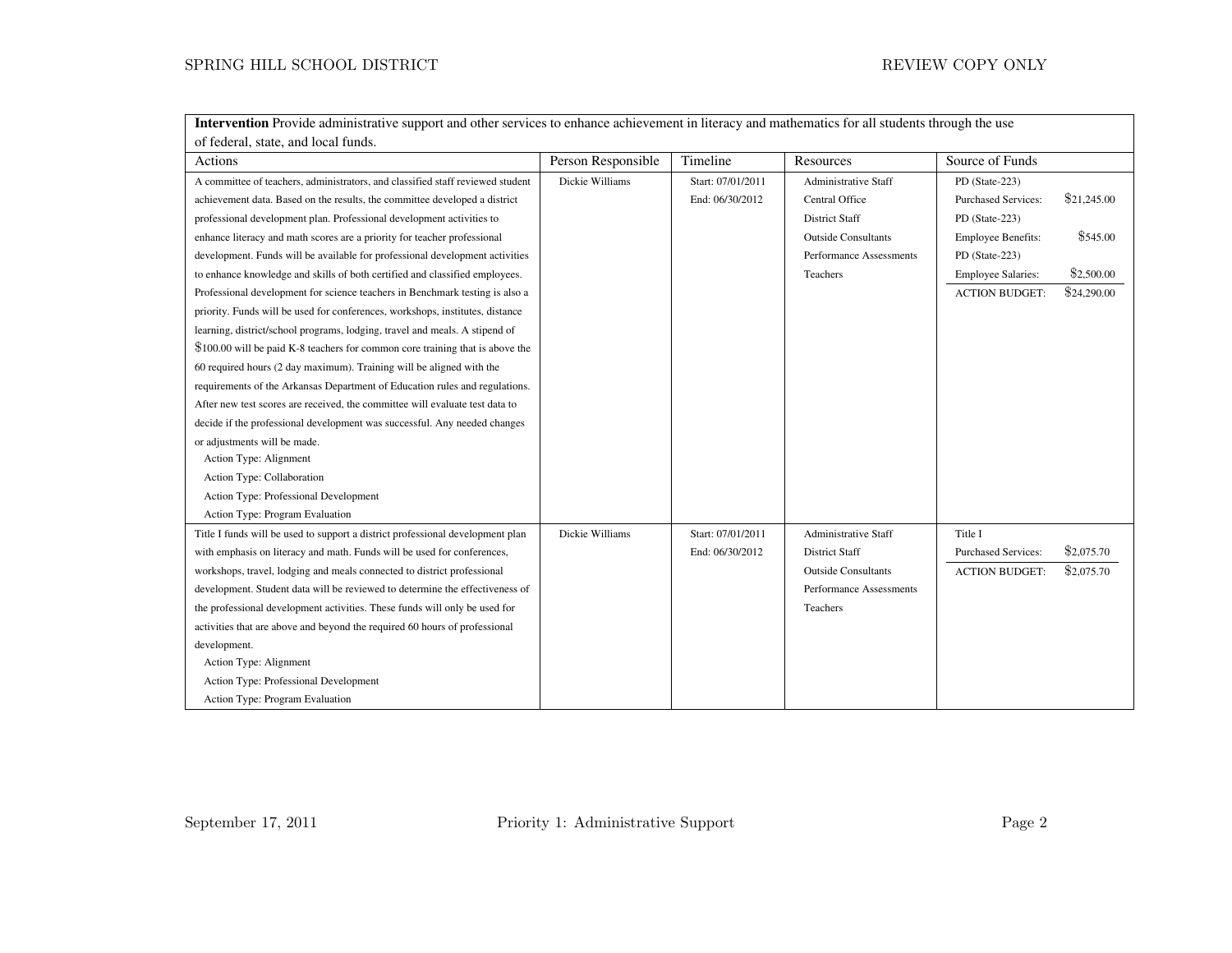## ${\tt SPRING\ HILL}$  SCHOOL DISTRICT  $\hfill {\tt REVIEW\ COPY\ ONLY}$

Intervention Provide administrative support and other services to enhance achievement in literacy and mathematics for all students through the use

| of federal, state, and local funds.                                           |                    |                   |                            |                                          |
|-------------------------------------------------------------------------------|--------------------|-------------------|----------------------------|------------------------------------------|
| Actions                                                                       | Person Responsible | Timeline          | Resources                  | Source of Funds                          |
| Spring Hill School Board approved the student handbooks for elementary        | Dickie Williams    | Start: 07/01/2011 | Administrative Staff       |                                          |
| and high school, which includes the school's process for resolving parental   |                    | End: 06/30/2012   | <b>District Staff</b>      | <b>ACTION BUDGET:</b>                    |
| concerns. The Board also approved the hiring of Donna Dowdy as the            |                    |                   | <b>Teachers</b>            |                                          |
| district's parent facilitator and approved supplemental pay for the position. |                    |                   |                            |                                          |
| Four Parent/Teacher conferences are scheduled in the district's school        |                    |                   |                            |                                          |
| calendar.                                                                     |                    |                   |                            |                                          |
| Action Type: Collaboration                                                    |                    |                   |                            |                                          |
| Action Type: Equity                                                           |                    |                   |                            |                                          |
| Action Type: Parental Engagement                                              |                    |                   |                            |                                          |
| Spring Hill school district and school administration, in collaboration with  | Dickie Williams    | Start: 07/01/2011 | Administrative Staff       |                                          |
| the steering committee, will evaluate the allocation of funds each year to    |                    | End: 06/30/2012   | Central Office             | <b>ACTION BUDGET:</b>                    |
| ensure the needs of the schools and students are being met.                   |                    |                   | <b>Community Leaders</b>   |                                          |
| Action Type: Alignment                                                        |                    |                   | <b>District Staff</b>      |                                          |
| Action Type: Collaboration                                                    |                    |                   | Teachers                   |                                          |
| Action Type: Equity                                                           |                    |                   |                            |                                          |
| Action Type: Program Evaluation                                               |                    |                   |                            |                                          |
| Title II-A funds will be used for professional development activities for     | Angie Raney        | Start: 07/01/2011 | Administrative Staff       | Title II-A                               |
| teachers, administrators, and paraprofessionals. Teachers will attend         |                    | End: 06/30/2012   | <b>District Staff</b>      | \$7,311.14<br><b>Purchased Services:</b> |
| workshops to upgrade classroom practices using test data and research-based   |                    |                   | <b>Outside Consultants</b> | Title II-A                               |
| models. New instructional practices will be implemented during the next       |                    |                   | Teachers                   | \$650.00<br><b>Employee Salaries:</b>    |
| school year and evaluated for improvement of instruction. Emphasis will be    |                    |                   |                            | Title II-A                               |
| placed on common core literacy and math methods that are meaninful and        |                    |                   |                            | \$145.00<br><b>Employee Benefits:</b>    |
| relevant. Funds will be used for purchased services of the professional,      |                    |                   |                            | \$8,106.14<br><b>ACTION BUDGET:</b>      |
| lodging, meals, mileage, and materials and supplies necessary for the         |                    |                   |                            |                                          |
| workshop as well as substitute teachers while classroom teachers are in       |                    |                   |                            |                                          |
| training. The professional development hours for this activity will be above  |                    |                   |                            |                                          |
| the required 60 hours. K-8 teachers needing training in common core above     |                    |                   |                            |                                          |
| the 60 hours will be paid a stipend of $$100.00$ per day (2 day maximum) for  |                    |                   |                            |                                          |
| curriculum training. All training will be based on Needs Assessment Survey    |                    |                   |                            |                                          |
| and data collection.                                                          |                    |                   |                            |                                          |
| Action Type: Alignment                                                        |                    |                   |                            |                                          |
| Action Type: Collaboration                                                    |                    |                   |                            |                                          |
| Action Type: Professional Development                                         |                    |                   |                            |                                          |

September 17, 2011 Priority 1: Administrative Support Page 3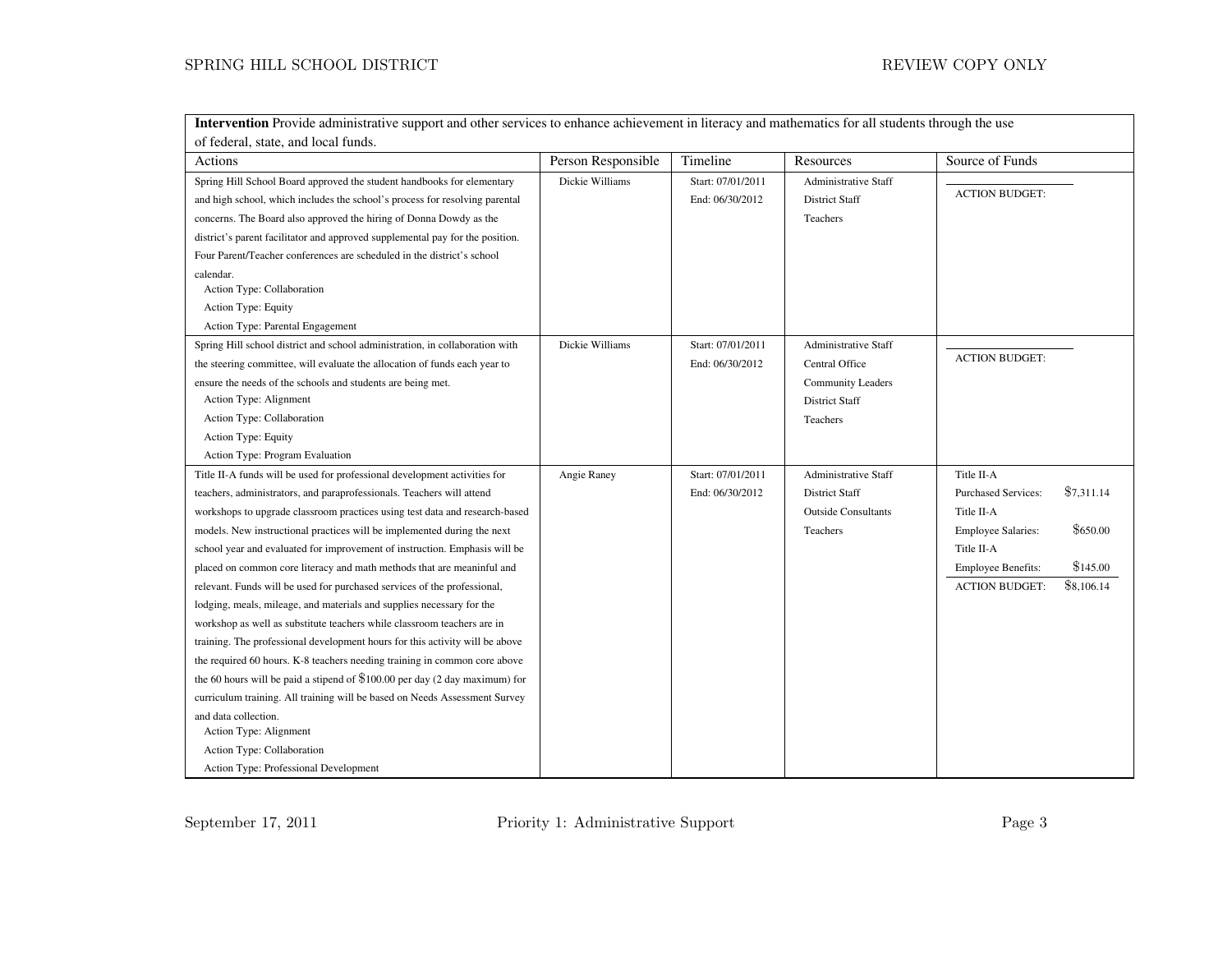## ${\tt SPRING\ HILL}$  SCHOOL DISTRICT  $\hfill {\tt REVIEW\ COPY\ ONLY}$

Intervention Provide administrative support and other services to enhance achievement in literacy and mathematics for all students through the use

| of federal, state, and local funds.                                                                                                                                                                                                                                                                                                                                                                                                                                                                                                                                                                                                                                 |                    |                                      |                                                                                                 |                                                                                                     |  |
|---------------------------------------------------------------------------------------------------------------------------------------------------------------------------------------------------------------------------------------------------------------------------------------------------------------------------------------------------------------------------------------------------------------------------------------------------------------------------------------------------------------------------------------------------------------------------------------------------------------------------------------------------------------------|--------------------|--------------------------------------|-------------------------------------------------------------------------------------------------|-----------------------------------------------------------------------------------------------------|--|
| Actions                                                                                                                                                                                                                                                                                                                                                                                                                                                                                                                                                                                                                                                             | Person Responsible | Timeline                             | Resources                                                                                       | Source of Funds                                                                                     |  |
| Title I funds will be used to purchase Orchard Targeted Educational Software<br>to be used in the high school and elementary labs. This will assist students in<br>curriculum skill practice along with access to remediation and enrichment<br>software programs such as Reading Plus and Reading Coach.<br>Action Type: Collaboration<br>Action Type: Equity<br>Action Type: Technology Inclusion<br>Action Type: Title I Schoolwide                                                                                                                                                                                                                              | Dickie Williams    | Start: 07/01/2011<br>End: 06/30/2012 | <b>Administrative Staff</b><br>Computers<br><b>District Staff</b><br>School Library<br>Teachers | <b>ACTION BUDGET:</b>                                                                               |  |
| Destiny Library Management System will continue to be used to add more<br>efficiency to the K-12 library program and help meet our literacy goals to<br>promote reading and literacy scores. The program will allow for the media<br>specialist to tie in to our Accelerated Reading Program so that students can be<br>directed toward more appropriately challenging books. This method has<br>proven to encourage more reading for students, better test scores and<br>promotiing life long readers. NSLA funds will be used to once again purchase<br>Renaissance Learning for AR and STAR tests to be used district-wide.<br>Action Type: Technology Inclusion | Kelley Dice        | Start: 07/01/2011<br>End: 06/30/2012 | Computers<br>School Library<br>Teachers                                                         | NSLA (State-281)<br>\$3,095.00<br><b>Purchased Services:</b><br>\$3,095.00<br><b>ACTION BUDGET:</b> |  |
| Teachers applying for National Board Certification that do not receive full<br>funding for the application fee from Arkansas Department of Education will<br>receive \$500.00 to pay for partial applicatin fee of \$1250.00. Teachers must<br>pay the remaining balance, complete the National Board process and submit<br>all required materials and testing. In addition, district support will be given to<br>candidates to order to help them in the process of acheiving National Board<br>certification.<br>Action Type: HQT-Section 2141<br>Action Type: Professional Development                                                                           | Angie Raney        | Start: 07/01/2011<br>End: 06/30/2012 | <b>District Staff</b><br>Teachers                                                               | Title II-A<br>\$1,000.00<br>Other Objects:<br>\$1,000.00<br><b>ACTION BUDGET:</b>                   |  |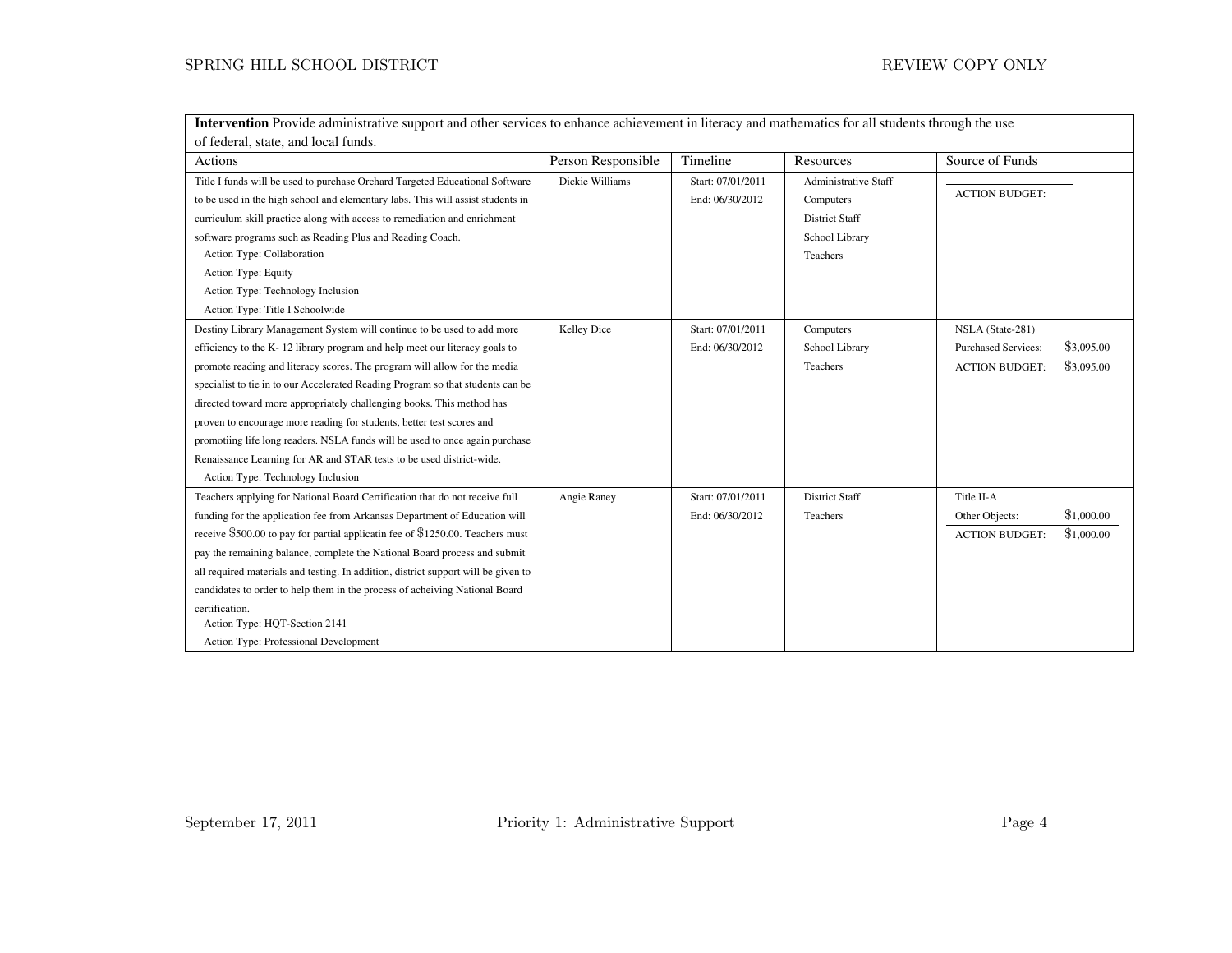## ${\tt SPRING\ HILL}$  SCHOOL DISTRICT  $\hfill {\tt REVIEW\ COPY\ ONLY}$

Intervention Provide administrative support and other services to enhance achievement in literacy and mathematics for all students through the use

| of federal, state, and local funds.                                             |                     |                   |                     |                                          |  |
|---------------------------------------------------------------------------------|---------------------|-------------------|---------------------|------------------------------------------|--|
| Actions                                                                         | Person Responsible  | Timeline          | Resources           | Source of Funds                          |  |
| Title II-A funds will be used to provide training of the research-based         | Angie Raney         | Start: 07/01/2011 | Computers           | Title II-A                               |  |
| Orchard software for implementation in the K-8 grades. This software will be    |                     | End: 06/30/2012   | Teachers            | \$3,900.00<br><b>Purchased Services:</b> |  |
| used for remediation and enrichment for students to prepare for state           |                     |                   |                     | \$3,900.00<br><b>ACTION BUDGET:</b>      |  |
| benchmark tests as well as provide a RTI component for students needing         |                     |                   |                     |                                          |  |
| interventions. Training and follow-up will also be given to teachers for        |                     |                   |                     |                                          |  |
| Reading Plus, Reading Coach and RAPS 360.                                       |                     |                   |                     |                                          |  |
| Action Type: Alignment                                                          |                     |                   |                     |                                          |  |
| <b>Action Type: Equity</b>                                                      |                     |                   |                     |                                          |  |
| Action Type: Professional Development                                           |                     |                   |                     |                                          |  |
| Action Type: Technology Inclusion                                               |                     |                   |                     |                                          |  |
| ELL funds will be used to purchase testing materials and instructional          | <b>Tracey Light</b> | Start: 07/01/2011 | Teachers            | ELL (State-276)                          |  |
| materials for students in the ELL population.                                   |                     | End: 06/30/2012   |                     | \$4,837.30<br>Materials & Supplies:      |  |
| Action Type: Equity                                                             |                     |                   |                     | \$4,837.30<br><b>ACTION BUDGET:</b>      |  |
| Title I funds will support two wireless points (\$550 ea), one wireless desktop | Jan Rhodes          | Start: 07/01/2011 |                     | Title I                                  |  |
| computers (\$948 ea), three external HD backups (\$220 ea) and two              |                     | End: 06/30/2012   |                     | \$3,999.57<br>Materials & Supplies:      |  |
| Macbook Pros $(\$1199)$ to incorporate in to the math and literacy classrooms   |                     |                   |                     | \$3,999.57<br><b>ACTION BUDGET:</b>      |  |
| as well as computer labs for students to have more technology access for        |                     |                   |                     |                                          |  |
| research, class projects, and open-response practice to increase test scores    |                     |                   |                     |                                          |  |
| and prepare for a technology infused common core curriculum as well as          |                     |                   |                     |                                          |  |
| preparation from school to work. Data will collected from test scores and       |                     |                   |                     |                                          |  |
| student interest surveys to track the progress of students using technology in  |                     |                   |                     |                                          |  |
| math and literacy.                                                              |                     |                   |                     |                                          |  |
| Action Type: Title I Schoolwide                                                 |                     |                   |                     |                                          |  |
|                                                                                 |                     |                   | <b>Total Budget</b> | \$109,222.53                             |  |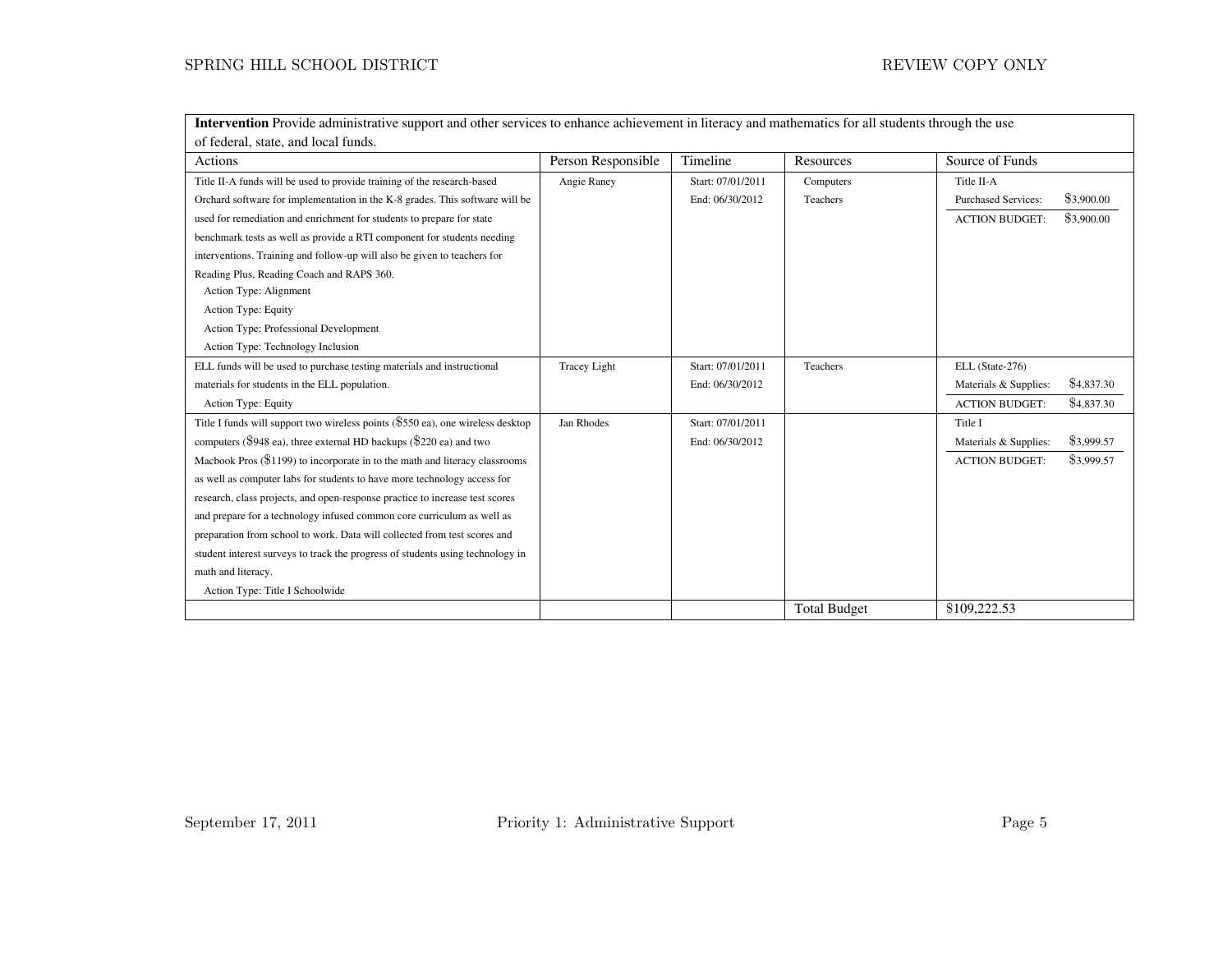- 2 Priority 2: Spring Hill School students will improve in overall health and wellness.
- 2.1 Goal: Spring Hill School district will encourage students to make healthy lifestye choices by implementing strategies to decrease BMI scores and raise awareness of all stakeholders of the school community in support of healthy living.

Benchmark: By the 2011-12 school year, there will be a decrease of the average BMI for students by 1/2%, as evaluated by the annual Body Mass Index Screening.

|                                                                                                                   | <b>Intervention</b> Implement a Comprehensive Physical Activity Program, Health Education Curriculum, and Nutrition Program in grades K-12. |                   |                             |                       |  |  |  |
|-------------------------------------------------------------------------------------------------------------------|---------------------------------------------------------------------------------------------------------------------------------------------|-------------------|-----------------------------|-----------------------|--|--|--|
| <b>Scientific Based Research</b>                                                                                  |                                                                                                                                             |                   |                             |                       |  |  |  |
| Nutrition and Health Education. "Economics, Health, Prevention, and Treatment". Arkansas Obesity Taskforce. 2000. |                                                                                                                                             |                   |                             |                       |  |  |  |
| Actions                                                                                                           | Person Responsible                                                                                                                          | Timeline          | Resources                   | Source of Funds       |  |  |  |
| Each school will provide physical fitness activities for the development of                                       | Dickie Williams                                                                                                                             | Start: 07/01/2011 | <b>Administrative Staff</b> |                       |  |  |  |
| lifelong healthy habits and promotion of a healthy lifestyle. They will meet                                      |                                                                                                                                             | End: 06/30/2012   | <b>District Staff</b>       | <b>ACTION BUDGET:</b> |  |  |  |
| the required physical activity and physical education periods. Curriculum                                         |                                                                                                                                             |                   | Teachers                    |                       |  |  |  |
| will be sequentially structured and consistent with the Arkansas Nutrition and                                    |                                                                                                                                             |                   |                             |                       |  |  |  |
| Physical Education and Physical Activity Standards and Arkansas                                                   |                                                                                                                                             |                   |                             |                       |  |  |  |
| Curriculum Frameworks.                                                                                            |                                                                                                                                             |                   |                             |                       |  |  |  |
| Action Type: Alignment                                                                                            |                                                                                                                                             |                   |                             |                       |  |  |  |
| Action Type: Collaboration                                                                                        |                                                                                                                                             |                   |                             |                       |  |  |  |
| Action Type: Wellness                                                                                             |                                                                                                                                             |                   |                             |                       |  |  |  |
| All teachers will be provided training to ensure successful implementation of                                     | Dickie Williams                                                                                                                             | Start: 07/01/2011 | <b>Administrative Staff</b> | <b>ACTION BUDGET:</b> |  |  |  |
| the Wellness Policy, that the program is consistent with the Standards,                                           |                                                                                                                                             | End: 06/30/2012   | <b>District Staff</b>       |                       |  |  |  |
| activities are conducted in a safe and reasonable manner, and that the                                            |                                                                                                                                             |                   | Teachers                    |                       |  |  |  |
| teachers have the expertise to provide the instruction. Teachers will also                                        |                                                                                                                                             |                   |                             |                       |  |  |  |
| receive training related to working with students to promote health-related                                       |                                                                                                                                             |                   |                             |                       |  |  |  |
| fitness, community physical activities, making physical fitness enjoyable,                                        |                                                                                                                                             |                   |                             |                       |  |  |  |
| and strategies to incorporate movement in the classroom.                                                          |                                                                                                                                             |                   |                             |                       |  |  |  |
| Action Type: Alignment                                                                                            |                                                                                                                                             |                   |                             |                       |  |  |  |
| Action Type: Professional Development                                                                             |                                                                                                                                             |                   |                             |                       |  |  |  |
| Action Type: Wellness                                                                                             |                                                                                                                                             |                   |                             |                       |  |  |  |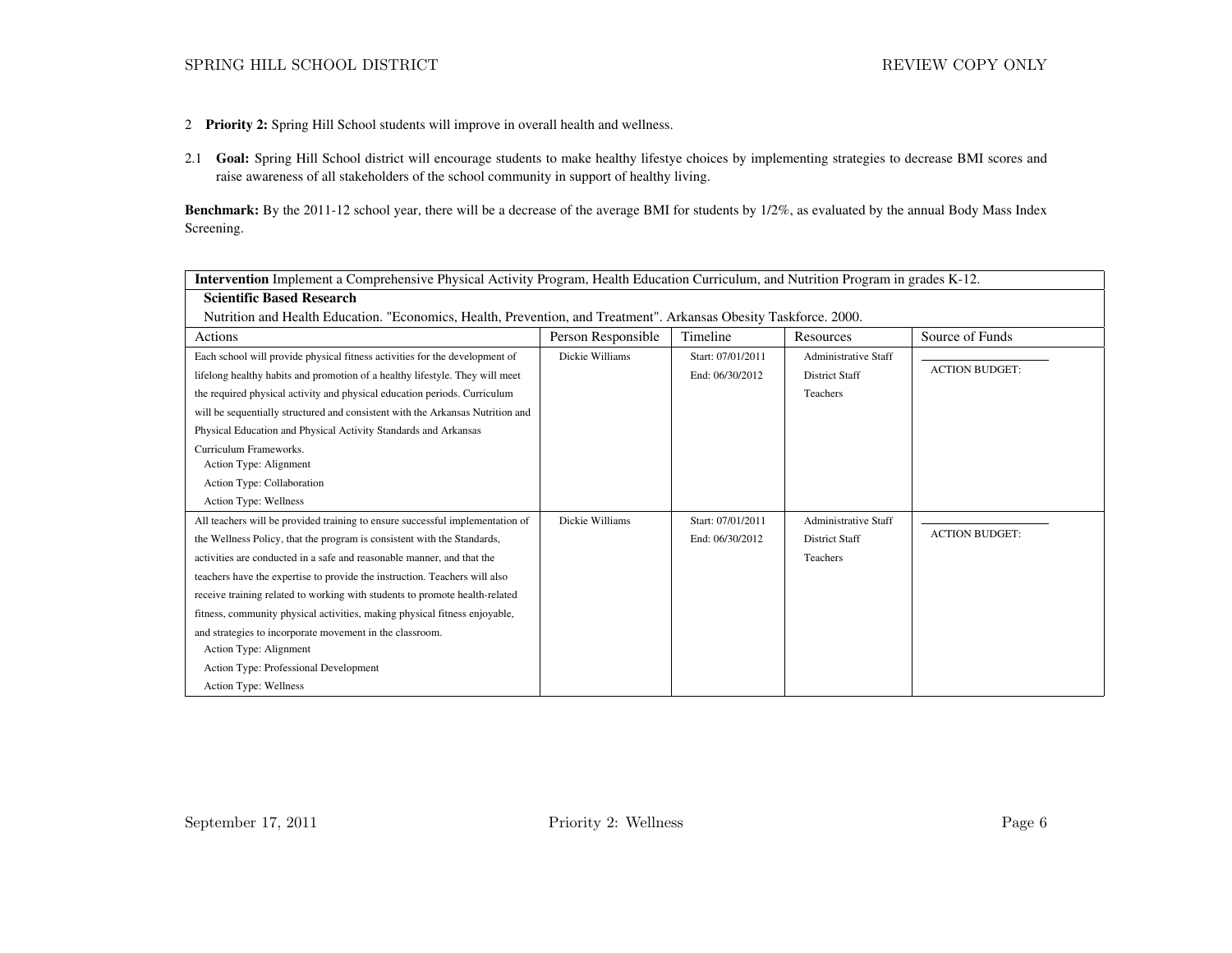| Intervention Implement a Comprehensive Physical Activity Program, Health Education Curriculum, and Nutrition Program in grades K-12.                                                                                                                                                                                                                                                                                                                                                                                                                                                                                                                                                                            |                    |                                      |                                                                            |                       |  |
|-----------------------------------------------------------------------------------------------------------------------------------------------------------------------------------------------------------------------------------------------------------------------------------------------------------------------------------------------------------------------------------------------------------------------------------------------------------------------------------------------------------------------------------------------------------------------------------------------------------------------------------------------------------------------------------------------------------------|--------------------|--------------------------------------|----------------------------------------------------------------------------|-----------------------|--|
| Actions                                                                                                                                                                                                                                                                                                                                                                                                                                                                                                                                                                                                                                                                                                         | Person Responsible | Timeline                             | Resources                                                                  | Source of Funds       |  |
| The Spring Hill School District has developed district wellness policies in<br>collaboration with the district Nutrition and Physical Activity Committee.                                                                                                                                                                                                                                                                                                                                                                                                                                                                                                                                                       | Dickie Williams    | Start: 07/01/2011<br>End: 06/30/2012 | <b>Administrative Staff</b><br><b>Community Leaders</b>                    | <b>ACTION BUDGET:</b> |  |
| This committee includes the school nurse, counselor, principals, teachers,<br>parents, and community members. Policies have been approved by the<br>district school board. Policies include the five federal requirements: goals for<br>nutrition education, physical activity and other school-based activities,<br>nutrition guidelines, guidelines for reimbursable school meals, a plan for<br>measuring implementation of the local wellness policy, and community<br>involvement. The Policy Statement has been submitted to ADE, Child<br>Nutrition Unit, per the required submission deadline of May 15, 2006.<br>Action Type: Collaboration<br>Action Type: Equity<br>Action Type: Parental Engagement |                    |                                      | District Staff<br>Teachers                                                 |                       |  |
| Action Type: Program Evaluation<br>Action Type: Wellness<br>Necessary funds for textbooks and other supplemental teaching materials will<br>be made available to schools to update and improve the health education<br>curriculum.<br>Action Type: Alignment<br>Action Type: Equity<br>Action Type: Wellness                                                                                                                                                                                                                                                                                                                                                                                                    | Dickie Williams    | Start: 07/01/2011<br>End: 06/30/2012 | Administrative Staff<br>District Staff<br>Teachers<br><b>Teaching Aids</b> | <b>ACTION BUDGET:</b> |  |
| CPR classes will be offered to interested staff to ensure that several people on<br>campus are trained.<br>Action Type: Collaboration<br>Action Type: Professional Development<br>Action Type: Wellness                                                                                                                                                                                                                                                                                                                                                                                                                                                                                                         | Dickie Williams    | Start: 07/01/2011<br>End: 06/30/2012 | Administrative Staff<br><b>Outside Consultants</b><br>Teachers             | <b>ACTION BUDGET:</b> |  |
| All students will be provided a comprehensive nutritional program to ensure<br>that nutrition guidelines are followed. Major components will include<br>activities designed to reduce exceptions to food and beverage limitations,<br>reduce access to vended and competitive foods and those with minimal<br>nutritional value, and to emphasize healthy practices by students.<br>Action Type: Alignment<br>Action Type: Equity<br>Action Type: Wellness                                                                                                                                                                                                                                                      | Dickie Williams    | Start: 07/01/2011<br>End: 06/30/2012 | <b>Administrative Staff</b><br>District Staff                              | <b>ACTION BUDGET:</b> |  |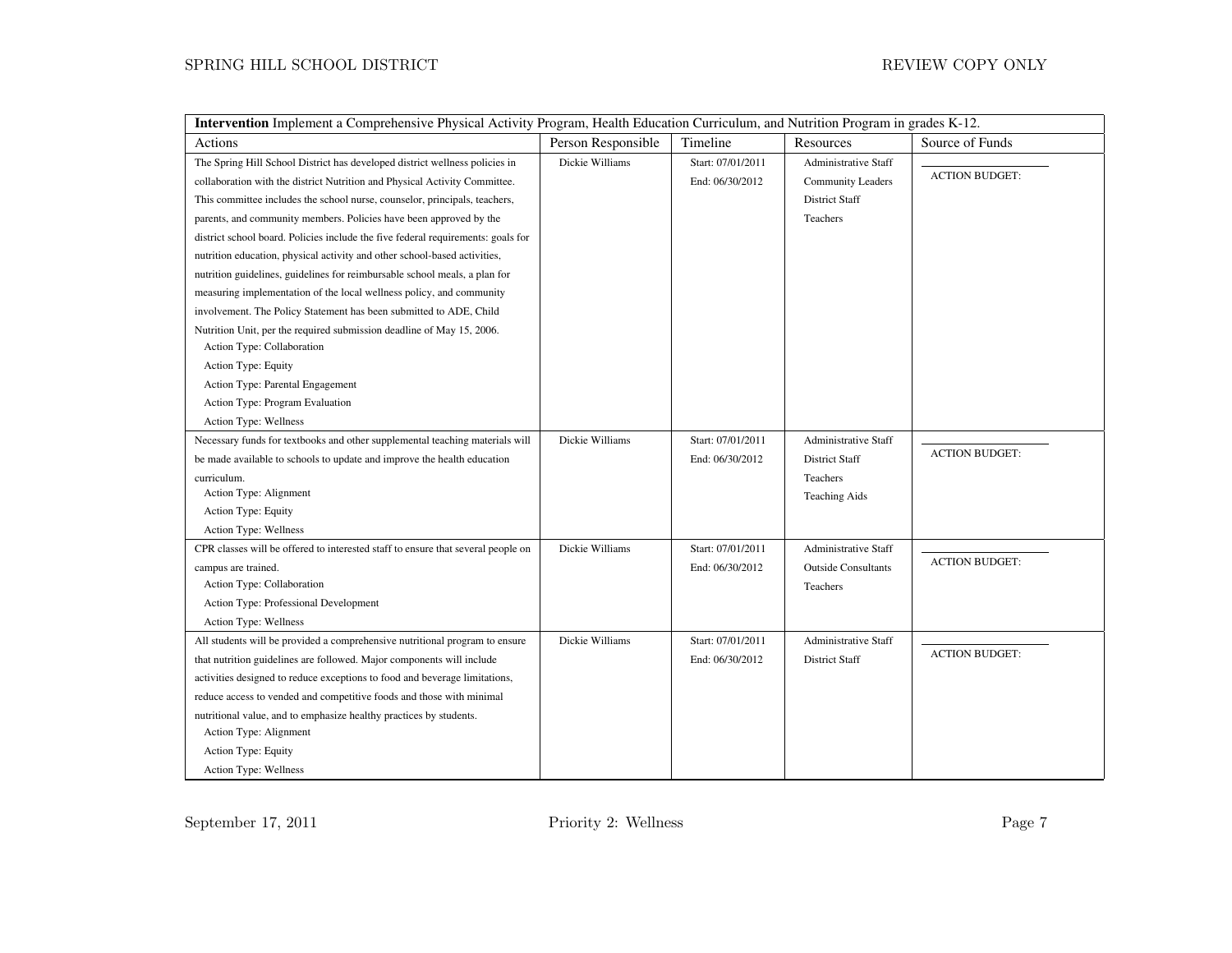## ${\tt SPRING}$  HILL SCHOOL DISTRICT  $\hfill {\tt REVIEW \; COPY \; ONLY}$

| <b>Intervention</b> Implement a Comprehensive Physical Activity Program, Health Education Curriculum, and Nutrition Program in grades K-12.                                                                                                                                                                                                                                                                                                   |                    |                                      |                                                      |                                                                                                                         |                                        |
|-----------------------------------------------------------------------------------------------------------------------------------------------------------------------------------------------------------------------------------------------------------------------------------------------------------------------------------------------------------------------------------------------------------------------------------------------|--------------------|--------------------------------------|------------------------------------------------------|-------------------------------------------------------------------------------------------------------------------------|----------------------------------------|
| Actions                                                                                                                                                                                                                                                                                                                                                                                                                                       | Person Responsible | Timeline                             | Resources                                            | Source of Funds                                                                                                         |                                        |
| Methods of distribution and collection of free and reduced meal applications<br>will be evaluated to improve access to the program by all students.<br>Action Type: Equity<br>Action Type: Program Evaluation<br>Action Type: Wellness                                                                                                                                                                                                        | Dickie Williams    | Start: 07/01/2011<br>End: 06/30/2012 | <b>Administrative Staff</b><br><b>District Staff</b> | <b>ACTION BUDGET:</b>                                                                                                   |                                        |
| Teachers and staff members will be provided training related to the<br>enhancement of the school nutrition program. The Nutrition and Physical<br>Education Health Advisory Committee will evaluate the effectiveness of the<br>nutrition program through observation and evaluation of data. ASCIP plans<br>will be modified as needed.<br>Action Type: Professional Development<br>Action Type: Program Evaluation<br>Action Type: Wellness | Dickie Williams    | Start: 07/01/2011<br>End: 06/30/2012 | <b>District Staff</b><br>Teachers                    | <b>ACTION BUDGET:</b>                                                                                                   |                                        |
| NSLA funds (State-281) will be used to support salaries above state<br>minimums, to exceed standards by funding a school nurse (.25 FTE)<br>Action Type: Equity<br>Action Type: Wellness                                                                                                                                                                                                                                                      | Dickie Williams    | Start: 07/01/2010<br>End: 06/30/2011 |                                                      | NSLA (State-281)<br><b>Employee Benefits:</b><br>NSLA (State-281)<br><b>Employee Salaries:</b><br><b>ACTION BUDGET:</b> | \$1,061.00<br>\$4,900.00<br>\$5,961.00 |
|                                                                                                                                                                                                                                                                                                                                                                                                                                               |                    |                                      | <b>Total Budget</b>                                  | \$5,961.00                                                                                                              |                                        |